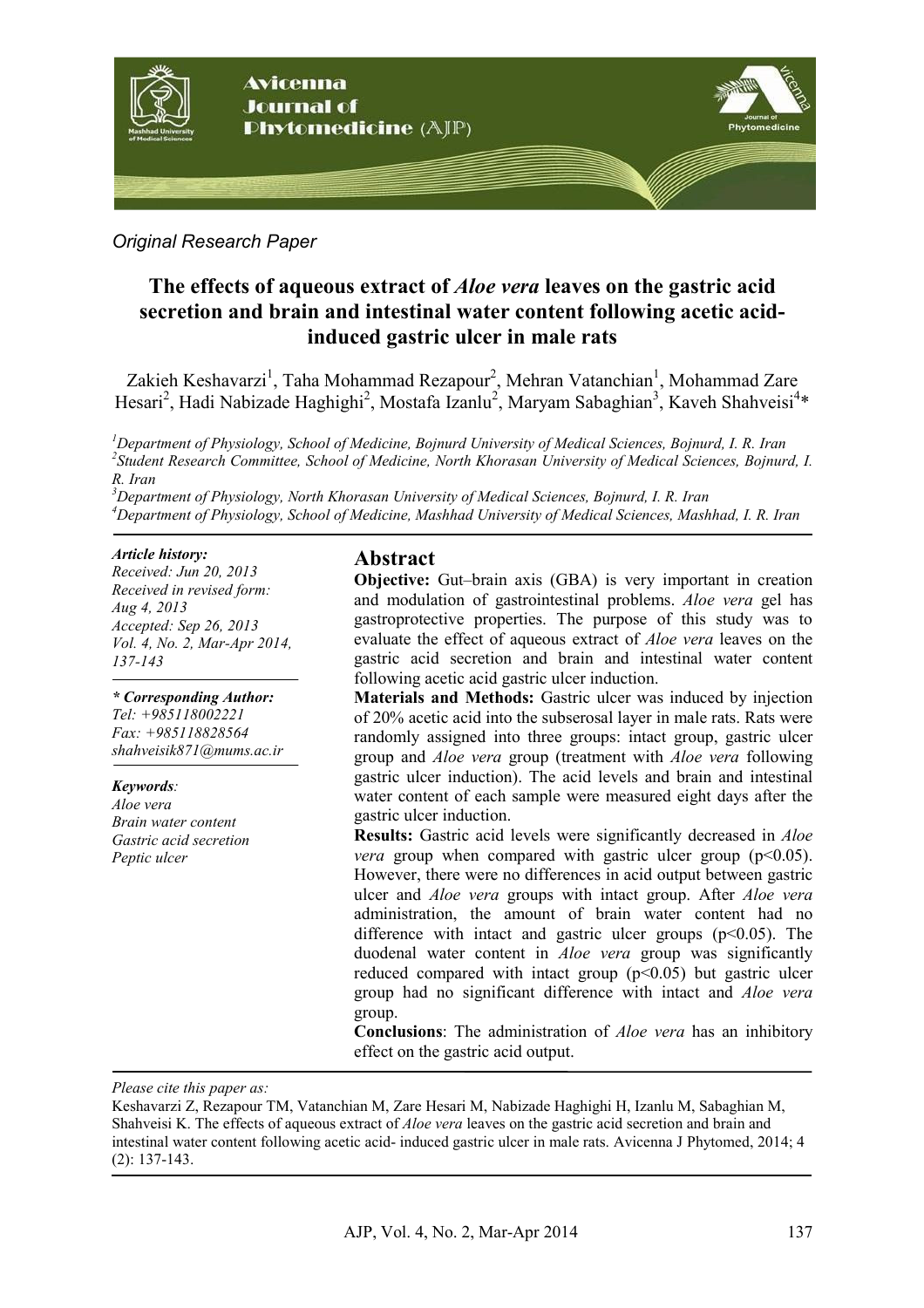# **Introduction**

Gut–brain axis (GBA) is very important in creation and modulation of gastrointestinal problems. It was described that GBA is a bidirectional neurohumoral communication system that integrates brain and gastrointestinal (GI) functions. The brain is the most influential organ within the axis.

Peptic ulcer disease as gastrointestinal problem is created by imbalance pepsin and gastric acid secretion (Ramakrishnan, 2007; Labenz, 1994; Bureau, 2003; Joshi, 2004) and it is a common clinical problem that occurs mostly in the stomach and proximal duodenum (Cheng, 2000). Additionally, the vagus nerve has an important role in signaling from the GI tract to the brain and can be stimulated by endotoxins or inflammatory cytokines such as interleukin-1β and tumor necrosis factor  $α$  that are released in the peptic ulcer disease (Borovikova, 2000). Thus, it is better to consider the influence of the gut on the brain and vice versa.

Natural substances with therapeutic properties have been used in ancient times. Nowadays, a number of drugs prescribed originate from plants and some natural precursors (Rates, 2001). One of the materials used in a variety of medical conditions such as wounds healing and reduce tissue damages is the *Aloe Vera* plant (Vogler, 1999; Visuthikosol, 1995).

*Aloe vera* is a shrubby or arborescent, perennial, xerophytic, succulent, and peagreen color plant. It grows mainly in the dry regions of Africa, Asia, Europe, and America. It contains vitamins A (betacarotene), C, and E, which are antioxidants. It provides calcium, copper, magnesium, potassium, and zinc which are essential for the proper functioning of various enzyme systems in different metabolic pathways and a few of them are antioxidants (Surjushe, 2008). The *aloe vera* is used in many situations such as wound healing. It is demonstrated that the extract of *Aloe vera* can effectively heal burns, skin damage, edema, and pain. It has been shown that the gel of this plant may protect humans and rodents from gastric ulcers. The extract also possesses antiinflammatory properties, anti-diabetes, cellular protection, restoration, and mucusstimulating activities (Davis, 1989; Parish, 1991; Klein, 1988; Lushbaugh, 1953; Hamman, 2008).

Therefore, with regard to the importance of gut–brain axis as bidirectional neurohumoral communication system in pathogenesis of peptic ulcer disease and brain disorders and also an increase in people's tendency to use herbs, the purpose of this study was to investigate the effects of aqueous extract of *aloe vera* leaves on the gastric acid secretion and brain and duodenal water content following acetic acid-induced gastric ulcer in male rats.

## **Materials and Methods Animals**

Twenty-one adult male Wistar rats (200 to 250 g) were purchased from Animal Center of Mashhad University of Medical Sciences, Iran. The rats were housed in temperature and humidity controlled animal quarters with a 12-hour light/dark cycle with free access to food and water. All procedures were approved by the Institutional Animal Care Committee of North Khorasan University of Medical Sciences and were in accordance with the guidelines of the National Institutes of Health on the care and use of animal's surgery.

### **Experimental groups**

The rats were randomly divided into three groups ( $n= 7$  in each group):

1- Intact group: animals that were not given any drugs (they received distilled water freely).

2- Gastric ulcer group: animals without treatment.

3- *Aloe vera* group: gastric ulcer animals that were treated with oral administration of *Aloevera* (200 mg/kg/dose, twice daily for 8 days) (Eamlamnam, 2006).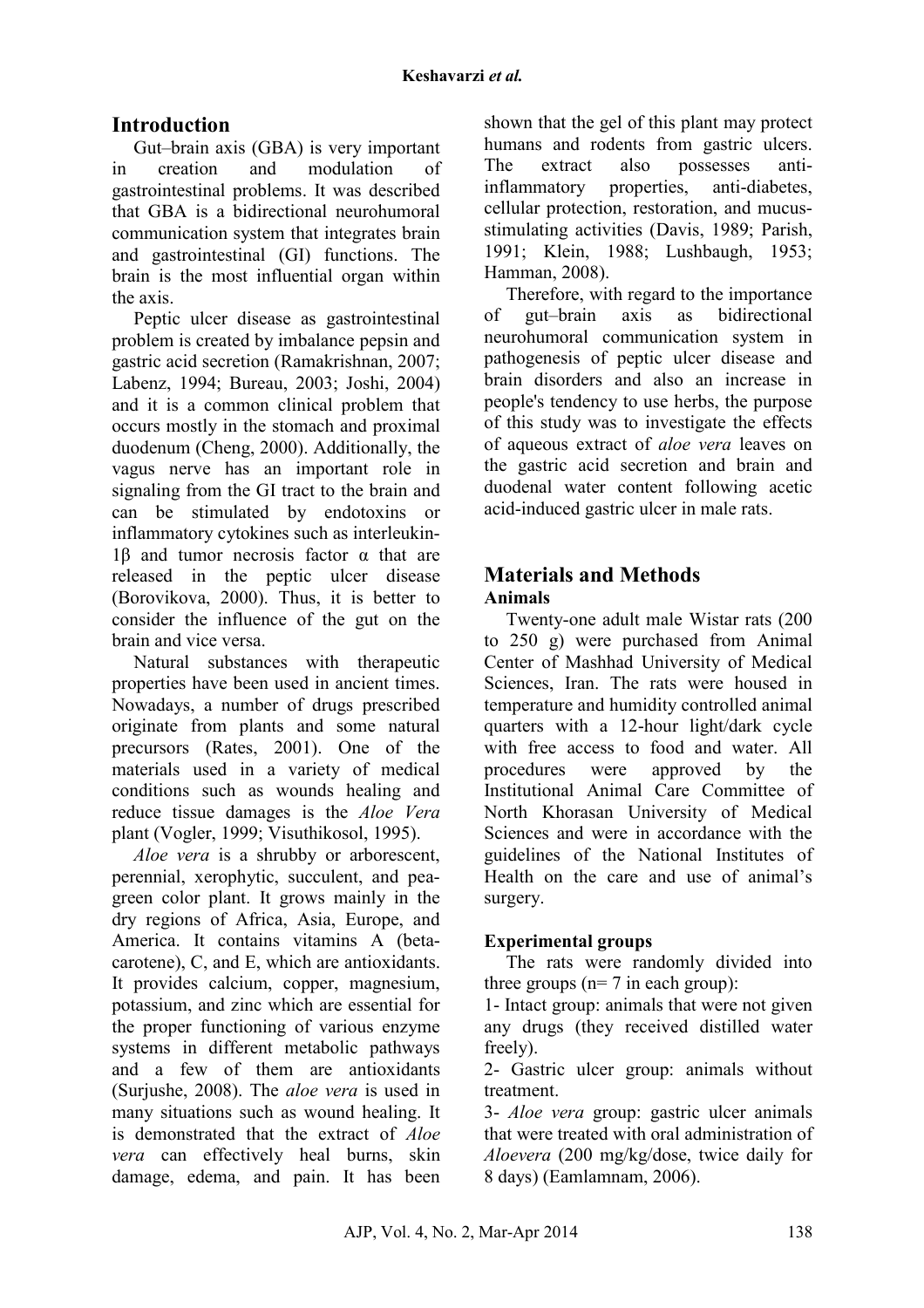#### **Preparation of aqueous extract of Aloe vera**

Whole fresh leaves of *Aloe vera* L. (A. barbadensis Miller) separated from locally available plant, identified by botanist of Ferdowsi university of Mashhad, Iran. Whole leaves of *Aloe vera* were cut into thin pieces, put onto a glass plate and then ground into a fine powder for further use. The dried powder (120 g) was mixed with distilled water in a balloon and was shaken for two days. The preparation was then filtered off using a Gauze mesh and the solvent was dried by evaporation under reduced pressure at 40 °C. The final product yielded an 8% w/w dried extract.

#### **Induction of ulcer**

The animals were fasted but allowed only water 12 hours before experiment. On the day of experiment, the animals were anesthetized with ether. The animals were located on the surgical table (manufactured by Bojnurd University of Medical Sciences, Bojnurd, Iran). The abdominal wall at midline epigastric line was incised and the stomach was extended and fixed. After exposing the stomach, 20% acetic acid (0.02 ml) was injected into the subserosal layer of the glandular portion of the anterior wall with a microsyringe (0.05 ml). At the time of injection, a thumb was placed tightly on the inserted needle to avoid solution leakage. Accuracy of the injection was confirmed by observation of wheal-like swelling at the injection site. After closing the abdomen, the animals were routinely maintained (Susumu, 2005).

### **Evaluation of gastric acid secretion**

After surgery, a period of 30 min was allowed for stabilization. The stomach was washed with saline before the start of the first collection to remove any residual secretion to obtain the basal secretion. Once the gastric acid secretion (gastric acid output) had been stable for 30 min, it was considered as basal acid secretion. Throughout the experiment, the gastric secretions were collected in consecutive

15-min samples. The acid content of each gastric washout sample was measured with a manual titrator to an endpoint pH of 7 with 0.01 N NaOH and expressed as umol H + /15 min (Nabavizadeh, 2007).

### **Determination of brain water content**

To measure the brain edema, the brain water content was determined as the animal was anesthetized and the brain was extracted 8 days after ulcer induction. The weight of wet tissue was measured first and then incubated in 60 $\degree$ C in an incubator (Memmert, Germany) for 72 hours to evaporate the tissue water and become dry. The brain was weighed again after drying and water content was calculated by % using formula (O'Connor, 2005).

$$
\% Water content = \left[\frac{\text{(wet weight - dry weight)}}{\text{(wet weight)}}\right] \times 100
$$

#### **Determination of duodenal water content**

Representive sections of small intestine (duodenal part) were obtained, and their contents were removed. Wet weights of the intestinal walls were determined, then the samples were dried in a vacuum oven for 48 h at 60°C and weighted immediately to determine the dry weights. Water content of duodenum was calculated by % using formula (AkhtarS, 2009).

$$
\% Water content = \left[\frac{\text{(wet weight - dry weight)}}{\text{(wet weight)}}\right] \times 100
$$

### **Statistical analysis**

SPSS 15 was used for statistical analysis. Each parameter was expressed as mean±SEM, and compared using one-way ANOVA analysis of variance, followed by a Tukey's post-hoc test. Differences between the mean were considered statistically significant when  $p<0.05$ .

### **Ethical considerations**

This study protocol was approved by the ethics review committee of Student Research Committee, North Khorasan University of Medical Sciences.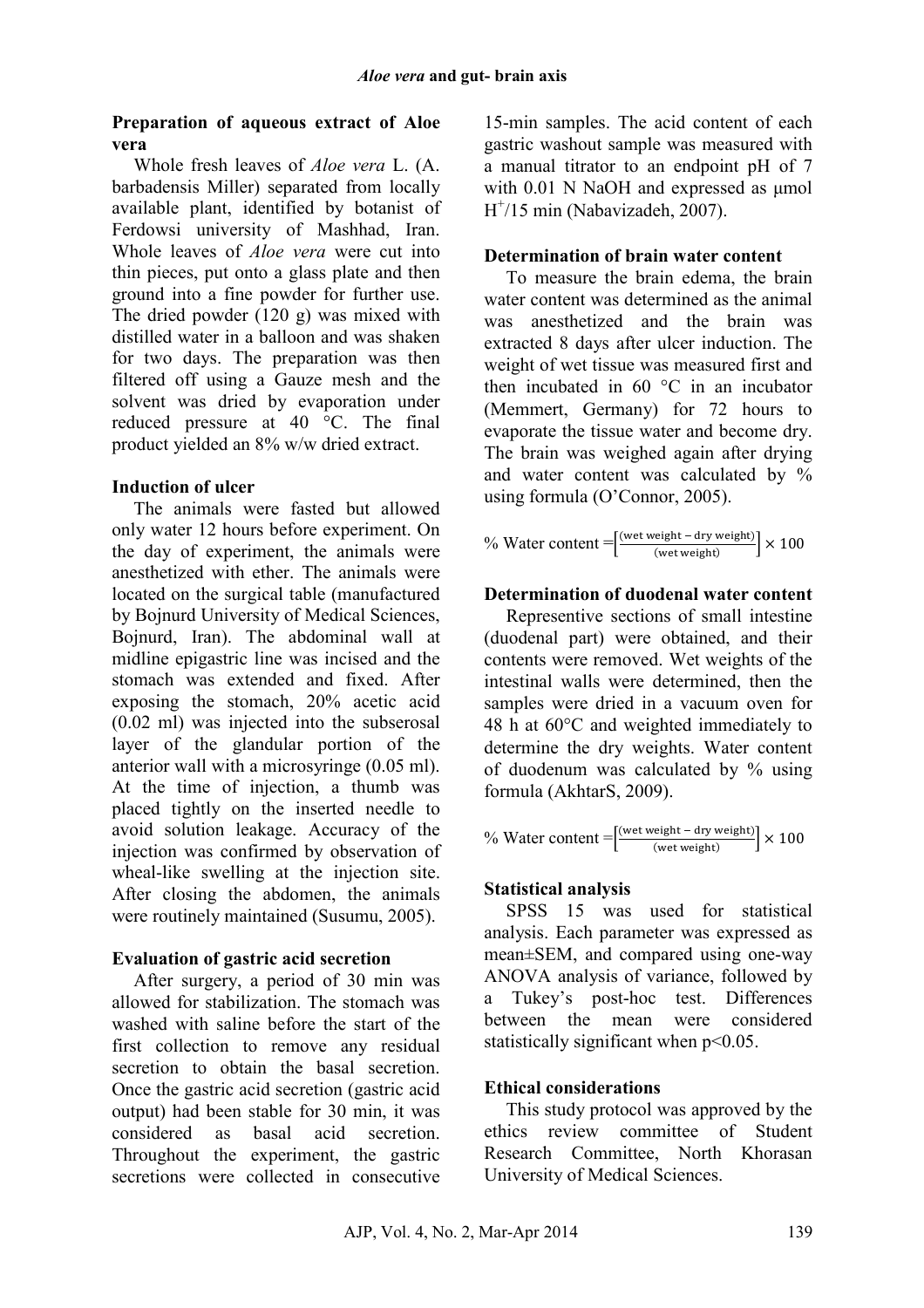#### **Results**

#### **Effect on gastric acid secretion**

Changes in gastric acid secretion levels (acid output) for different groups are shown in Figure 1. Gastric acid levels (acid output) were significantly decreased in *Aloe vera* (treatment) group (6.10±1.288 µmol/15 min) when compared with gastric ulcer group  $(9.66\pm0.411 \text{ \mu} \text{mol}/15 \text{ min})$ (p<0.05). However, there were no differences in gastric acid levels between gastric ulcer and *Aloe vera* groups with intact group (8.25±0.869 µmol/15 min).



Figure 1. Acid output (µmol/15 min) in different groups after gastric ulcer induction. Data are presented as mean±SEM. \*p<0.05, *Aloe vera* group *vs.* gastric ulcer group.

#### **Effect on brain water content**

Figure 2 shows the brain water content in different groups of study. The amount of brain water content in gastric ulcer group (76.76±0.278%) was significantly reduced compared with intact group (78.50±0.643%) (p<0.05). After *Aloe vera* administration, the amount of brain water content was 77.06±0.582% but had no difference with intact and gastric ulcer groups ( $p<0.05$ ).

#### **Effect on duodenal water content**

As shown in Figure 3, the duodenal water content in *Aloe vera* group  $(81.87\pm1.516\%)$  was significantly reduced compared with intact group  $(78.50\pm0.643\%)$  (p<0.05). However, gastric ulcer group  $(79.35\pm0.622\%)$  had no significant difference with intact and *Aloe vera* groups.



#### **Groups**

Figure 2. Alterations of brain water content, following gastric ulcer induction and treatment of gastric ulcer with *Aloe Vera* in male rats. Data are presented as mean±SEM. \*p<0.05, gastric ulcer group *vs.* intact group.



Figure 3. Alterations in duodenal water content following gastric ulcer induction and treatment of gastric ulcer with *Aloe Vera*. Data are presented as mean±SEM.\*p<0.05, *Aloe vera* group *vs.* intact group.

#### **Discussion**

Our results showed that *Aloe vera* extract inhibits gastric acid secretion. This may suggest that, at this dose, the plant may possess gastroprotective activity against gastric acid as an aggressive factor (Robert, 1979). The mechanism of cytoprotection is presently unknown. Several hypotheses have been suggested, such as increased mucus synthesis (Bolton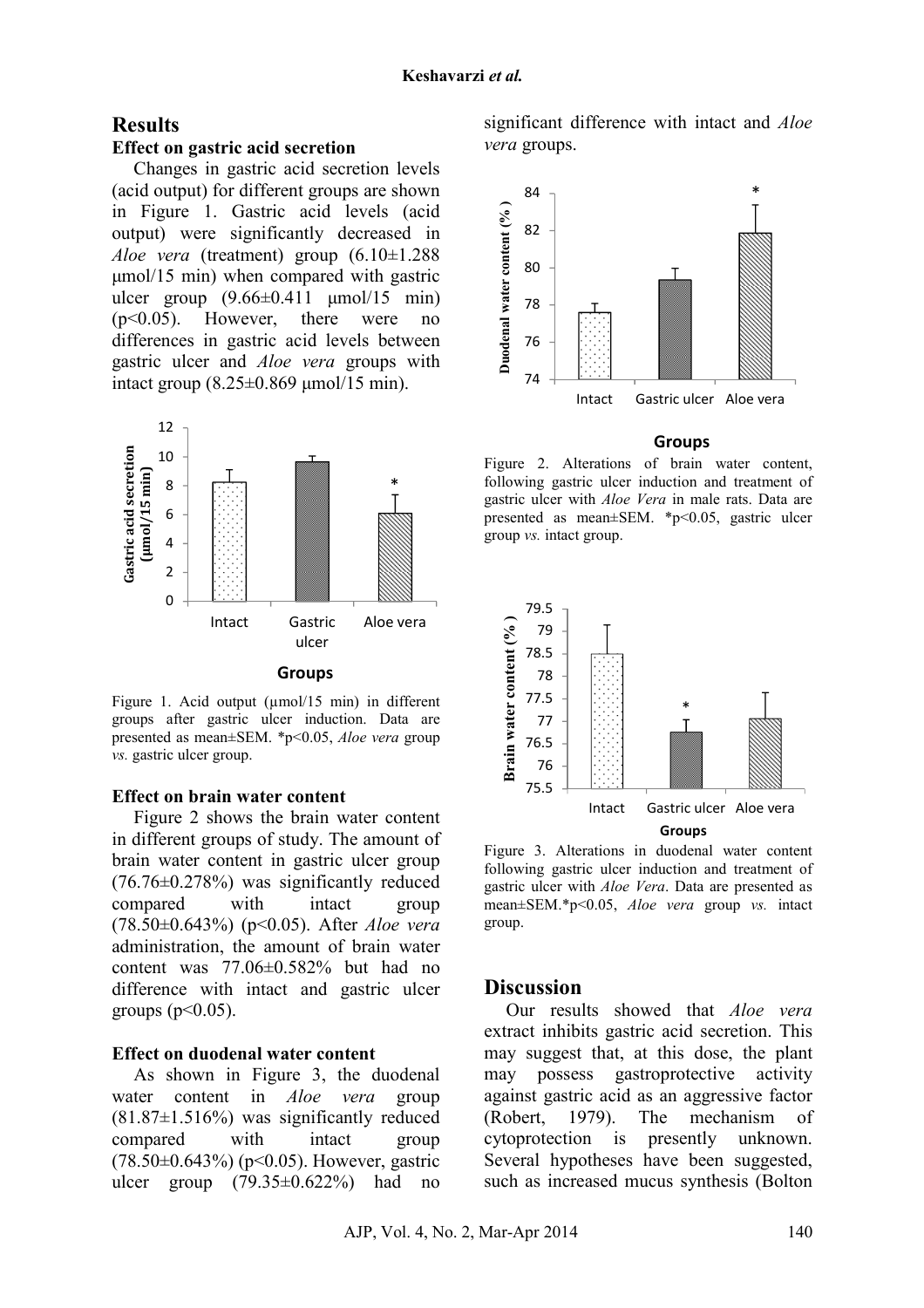et al., 1978; Kauffman et al., 1980), bicarbonate secretion (Garner and Heylings, 1979), increased mucosal blood flow (Konturekand Robert, 1982), and increased phospholipids mucosal coating (Lichtenberger et al., 1983) among others (D'Souza and Dhume, 1991).

The acid reducing properties of *Aloe vera* (Hennessee and Cook, 1994) may be shared with other anti-ulcer drugs (Muller et al., 1983; Sewing et al., 1983; Rabon and Michael, 1990). It is possible that the antiulcer effect of *Aloe vera* should be mediated through the decrease in aggressive factors and increase in protective factors which provide the advantages for patient with gastric ulcer. In addition, the *Aloe vera* has been demonstrated to have wound healing properties (Heggers et al., 1993; Davis et al., 1989b; Chithra et al., 1998). The observation that *Aloe vera* extract inhibits acid secretion may be due to the presence of lectins in the plant (Blitz et al., 1963). Lectins are proteins/glycoproteins which are capable of recognizing and binding to carbohydrate moieties (Bardocz et al., 1995). It has been shown that lectins inhibit aminopyrine uptake by parietal cells (Healey et al., 1998). Thus, the ability of the extract to inhibit gastric acid output maybe as a result of direct action on the acid producing cells (Mehta et al., 1993).

It was reported that *Aloe vera* could promote burn wound healing in rats (Somboonwong, 2000; Duansak, 2003; Davis, 1994). In addition, *Aloe vera* could induce angiogenesis in vivo (Moon, 1999), which plays an important role in wound healing. *Aloe vera* can result in reduced vasoconstriction and improve perfusion of gastric mucosal capillaries, thus promoting ulcer healing (Blitz, 1963; Grindlay, 1986). There are some papers related to our manuscript, but in this study, the relationship of gastric acid and intestinal and brain water contents was measured. Evidence is increasing for the role of GBA in the pathogenesis of GI. The vagus nerve has an important role in signaling from the GI tract to the brain and can be stimulated by endotoxins or inflammatory cytokines such as interleukin-1β and tumor necrosis factor α (Borovikova, 2000).

Imbalance between the sympathetic and parasympathetic outflow from the central nervous system has been reported in patients with GI and may be associated with behavioral change (Lindgren 1991, Lindgren 1993). For example, depression has been correlated with Crohn's disease, stress, and ulcerative colitis in separate groups of patients (Maunder 2008). Specifically, Kipnis et al., showed that, in mice, a deficit in peripheral T cells can result in cognitive and behavioral impairment, although the origin of these cells, and whether they cross the bloodbrain barrier or signal from the periphery to influence behavior, is not known (Kipnis, 2004).

Our results showed that induction of gastric ulcer decreased the brain water content. It seems that induction of gastric ulcer as a major stress can contract the blood vessels and decrease their water permeability. On the other hand, after *aloe vera* administration, it was shown that it doesn't have any effect on the brain water content. It may be due to the fact that *Aloe vera* has failed to cross the blood-brain barrier and therefore has no effect on the brain water content. The induction of gastric ulcer induces the release of inflammatory factors in blood. These factors can reach brain and aggravate the condition. However, because the method of gastric ulcer induction was limited in subserosal layer, it seems this local injury was not severe enough to release biochemical factors that cause a severe inflammatory reaction in the brain and increase the brain water content. Conversely, the brain vasoconstriction was more dominant and thus reduced the brain water content. It seems that we need more researches about mechanism of brain permeability and role of inflammatory and non-inflammatory mediators. On the other hand, maintenance of the intestinal barrier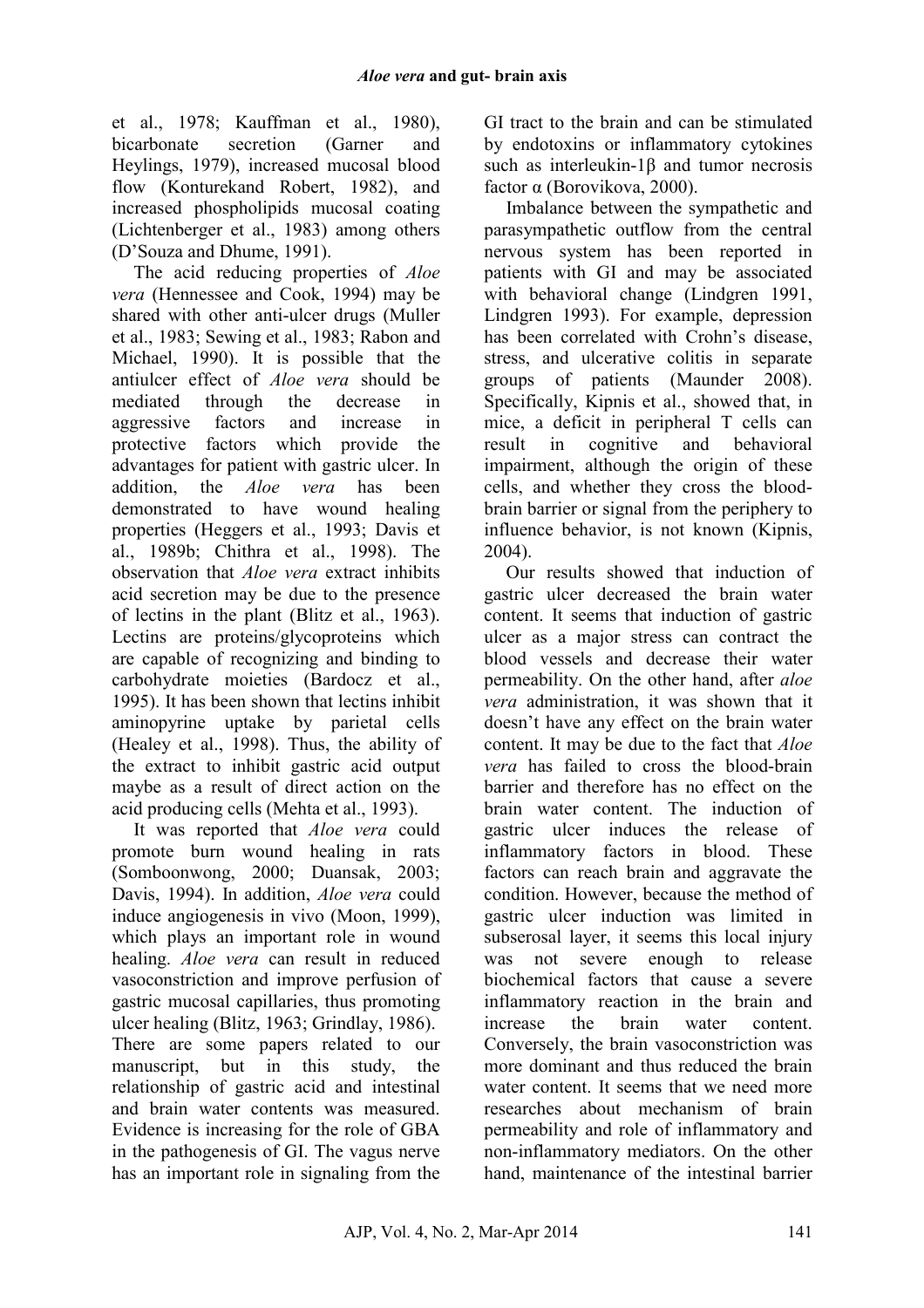function depends on the integrity of cellular plasma membrane, tight junctions as well as the elaboration of endothelial and epithelial secreting products (Nusrat et al, 2000). Gastric injury can make epithelial injury and increased intestinal mucosal permeability and some strong stimulators of tissue damage. Moreover, in this study, it was shown that *Aloe vera* increased the duodenal water content. It seems that *Aloe vera* have toxic effect on the duodenal water content in this dose.

Owing to the increased intestinal permeability with gut barrier injury, the bacteria and lipopolysaccharides (LPS) can enter the systemic circulation through the portal vein and the mesenteric lymph, and result in sepsis and multiple organ dysfunction syndrome (MODS). The intestinal tract, therefore, is regarded as "initiator" of MODS and its potential pathogenicity has been given more attention (Davidson et al, 2004).

In general, authors confirmed that administration of *Aloe vera* has an inhibitory effect on the gastric acid output. The inhibitory effect of *Aloe vera* was mostly due to the component of the formula and the plant gastroprotective activity.

### **Acknowledgements**

The authors are thankful for contributions of those who helped them to carry out this study.

### **Conflict of interest**

There is not any conflict of interest in this study.

## **References**

- Akhtar S, Li X, ChaudryIH, Choudhry MA. 2009. Neutrophil chemokines and their role in IL-18-mediated increase in neutrophil  $O_2^$ production and intestinal edema following alcohol intoxication and burn injury. Am J PhysiolGastrointest Liver Physiol, 297: G340-G347.
- Borovikova LV, Ivanova S, Zhang M, Yang H, Botchkina GI, Watkins LR, et al. 2000.

Vagus nerve stimulation attenuates the systemic inflammatory response to endotoxin. Nature, 405: 458-462.

- Blitz JJ, Smith JW, Gerard JR. 1963. *Aloe vera* gel in peptic ulcer therapy: preliminary report. J Am Osteopath Assoc, 62: 731-735.
- Bureau I, Gueux E, Mazur A, Rock E, Roussel AM, Rayssiguier Y. 2003. Female rats are protected against oxidative stress during copper deficiency. J Am Coll Nutr, 22: 239- 246.
- Cheng Y, Macera CA, Davis DR, Blair SN. 2000. Physical activity and peptic ulcers. West J Med, 173: 101-107.
- Davidson MT, Deitch EA, Lu Q, Osband A, Feketeova E, Nemeth ZH, Hasko G, Xu DZ. 2004. A study of the biologic activity of trauma-hemorrhagic shock mesenteric lymph over time and the relative role of cytokines. Surgery, 136: 32-41.
- Davis RH, Donato JJ, Hartman GM, Hass RC. 1994. Anti-inflammatory and wound healing activity of a growth substance in *Aloe vera*. J Am Podiatr Med Assoc, 84: 77-81.
- Davis RH, Leitner MG, Russo JM, Byrne ME. 1989. Wound healing, Oral and topical activity of *Aloe vera*. J Am Podiatr Med Assoc, 79: 559-562.
- Duansak D, Somboonwong J, Patumraj S. 2003. Effects of *Aloe vera* on leukocyte adhesion and TNF-alpha and IL-6 levels in burn wounded rats. Clin Hemorheol Microcirc, 29: 239-246.
- Eamlamnam k, Patumraj S, Visedopas N, Thong-Ngam d. 2006. Effects of *Aloe vera* and sucralfate on gastric microcirculatory changes, cytokine levels and gastric ulcer healing in rats. World J Gastroenterol, 12: 2034-2039.
- Grindlay D, Reynolds T. 1986. The *Aloe vera* phenomenon: a review of the properties and modern uses of the leaf parenchyma gel. J Ethnopharmacol, 16: 117-151.
- Hamman JH. 2008. Composition and Applications of *Aloe vera* Leaf Gel.Molecules, 13: 1599-1616.
- Joshi M.C, Dorababu M, Parabha T. 2004. Effect of pterocarpusmarsupium on NIDDM- induced rat gastric ulceration and mucosal offensive and defensive factors. Indian J pharmacol, 36: 296-302.
- Kipnis J, Cohen H, Cardon M, Ziv Y, Schwartz M. 2004. T cell deficiency leads to cognitive dysfunction: implications for therapeutic vaccination for schizophrenia and other